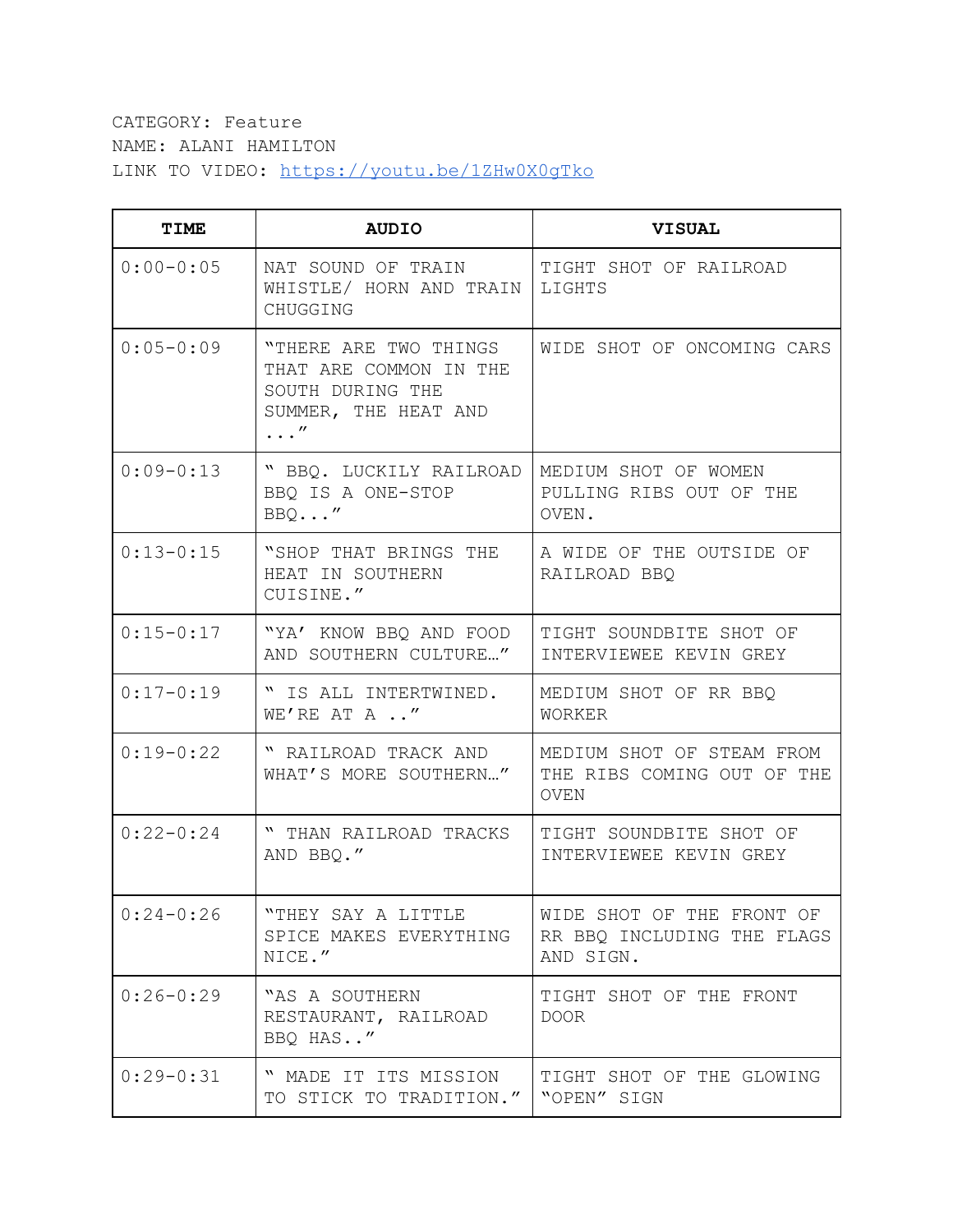| $0:31 - 0:34$ | "EVERYTHING HERE THAT<br>IF YOU LOOK ON OUR<br>MENU"                                                                                                                                                                                                                                            | MEDIUM SHOT OF THE MENU ON<br>THE WHITEBOARD                  |
|---------------|-------------------------------------------------------------------------------------------------------------------------------------------------------------------------------------------------------------------------------------------------------------------------------------------------|---------------------------------------------------------------|
| $0:34-0:38$   | " IS KEEPING WITH<br>SOUTHERN CULTURE,<br>SOUTHERN CUISINE,<br>POLITICS"                                                                                                                                                                                                                        | TIGHT SHOT OF THE MENU ON<br>THE WHITEBOARD                   |
| $0:38 - 0:42$ | " THE TRAIN, CULTURE,<br>HISTORY, AND HOW WE<br>GREW UP.                                                                                                                                                                                                                                        | TIGHT SOUNDBITE SHOT OF<br>INTERVIEWEE KEVIN GREY             |
| $0:42-0:47$   | NAT SOUND POP: SOUND OF<br>THE TRAIN'S HORN.<br>"THERE'S THE RAILROAD.<br>YA' KNOW YOU'RE AT THE<br>RAILROAD WHEN THE<br>PASSES BY"                                                                                                                                                             | TIGHT SOUNDBITE SHOT OF<br>INTERVIEWEE MARCO                  |
| $0:47-0:58$   | "BESIDES THE FACT THAT<br>THIS BBO JOINT IS A<br>SMALL BUSINESS LOCATED<br>IN ONE THE BUSIEST<br>DISTRICTS IN DOWNTOWN<br>COLUMBIA, IT'S THE FACT<br>THAT IT'S RIGHT NEXT TO<br>A RAILROAD WHICH TELLS<br>A STORY OF GOING FROM<br>RAGS TO RICHES WITHIN<br>THE AFRICAN AMERICAN<br>COMMUNITY." | MEDIUM/ WAIST SHOT OF<br>REPORTER EBONY<br>CHRISTIE'S STANDUP |
| $0:58 - 1:02$ | "A LOT OF POOR PEOPLE<br>IF YOU NOTICE"                                                                                                                                                                                                                                                         | TIGHT SOUNDBITE SHOT OF<br>INTERVIEWEE KEVIN GREY.            |
| $1:02 - 1:05$ | " LIVE BESIDE THE<br>RAILROAD TRACK, I HAVE<br>THIS"                                                                                                                                                                                                                                            | WIDE SHOT OF THE RAILROAD<br>TRACKS.                          |
| $1:05 - 1:09$ | " RESTAURANT BESIDE<br>THIS RAILROAD TRACK, MY<br>HOUSE IN COLUMBIA IS BY<br>A RAILROAD TRACK"                                                                                                                                                                                                  | WIDE SHOT OF THE RAILROAD<br>TRACKS.                          |
| $1:09-1:11$   | " I GREW UP NEXT TO A<br>RAILROAD TRACK."                                                                                                                                                                                                                                                       | TIGHT SOUNDBITE SHOT OF<br>INTERVIEWEE KEVIN GREY             |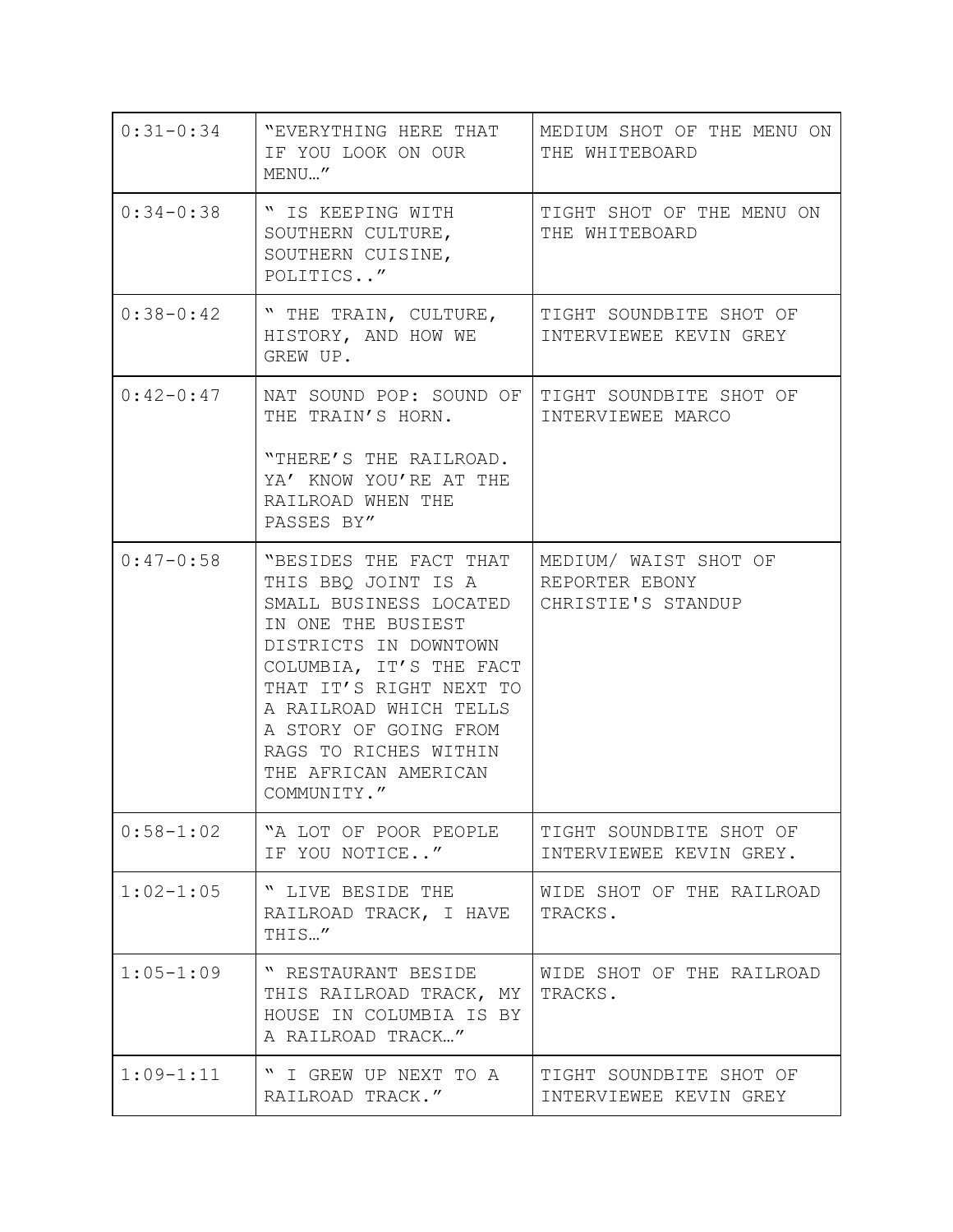| $1:11 - 1:15$ | "LOOKING BACK ON<br>HISTORY IT WASN'T EASY<br>FOR AFRICAN AMERICANS"                                         | TIGHT/LOW SHOT OF<br>TIRES CROSSING OVER THE<br>TRACKS                             |
|---------------|--------------------------------------------------------------------------------------------------------------|------------------------------------------------------------------------------------|
| $1:15 - 1:17$ | " BUT THEY MADE THE<br>BEST WITH WHAT THEY<br>WERE GIVEN."                                                   | WIDE SHOT OF HOUSES AND<br>BUILDINGS ON HAMPTON ST                                 |
| $1:17-1:19$   | "ENSLAVED AFRICAN HAD<br>TO EAT"                                                                             | TIGHT SOUNDBITE SHOT OF<br>INTERVIEWEE KEVIN GREY                                  |
| $1:19-1:20$   | " WHAT WAS LEFTOVER"                                                                                         | MEDIUM SHOT OF THE<br>STRAWBERRY SHOTCAKE AND<br>BANANA PUDDING IN THE<br>SHOWCASE |
| $1:20 - 1:24$ | " BUT IN BBQ-ING AND<br>COOKING FOOD, UM"                                                                    | TIGHT SHOT OF STRAWBERRY<br>SHOTCAKE IN THE SHOWCASE                               |
| $1:24 - 1:27$ | " IN THAT, A LOT OF<br>ENSLAVED AFRICANS OR<br>BLACKS WORKED IN THE<br>KITCHENS"                             | TIGHT SHOT OF THE BANANA<br>PUDDING IN THE SHOWCASE                                |
| $1:27 - 1:38$ | " OF A LOT OF WHITE<br>FOLKS HOMES, UM BLACK-<br>BBQ, TO SOME PEOPLE WAS<br>CREATED IN SOUTH<br>CAROLINA."   | TIGHT SOUNDBITE SHOT OF<br>INTERVIEWEE KEVIN GREY                                  |
| $1:38 - 1:40$ | "BUT THE SIGNIFICANCE<br>OF THIS PLACE DOESN'T<br>JUST STOP ON THE<br>TRACK"                                 | WIDE SHOT OF RR BBQ WORKER<br>POURING SAUCES IN CUPS                               |
| $1:40 - 1:43$ | " HISTORY ALSO LIES ON<br>THE INSIDE."                                                                       | MEDIUM SHOT OF KEVIN GREY<br>FOLDING A TABLE COVERING                              |
| $1:43 - 1:50$ | "HE'S PUT PRETTY MUCH<br>EVERY SINGLE PICTURE<br>YOU HAVE HERE, IT<br>RANGES FROM CIVIL<br>RIGHTS MOVEMENTS" | TIGHT SOUNDBITE SHOT OF<br>INTERVIEWEE MARCO                                       |
| $1:50 - 1:56$ | " THE CHAMPIONSHIP<br>GAMES, LOCAL, A LOT OF                                                                 | WIDE SHOT OF THE INSIDE OF<br>RR BBQ                                               |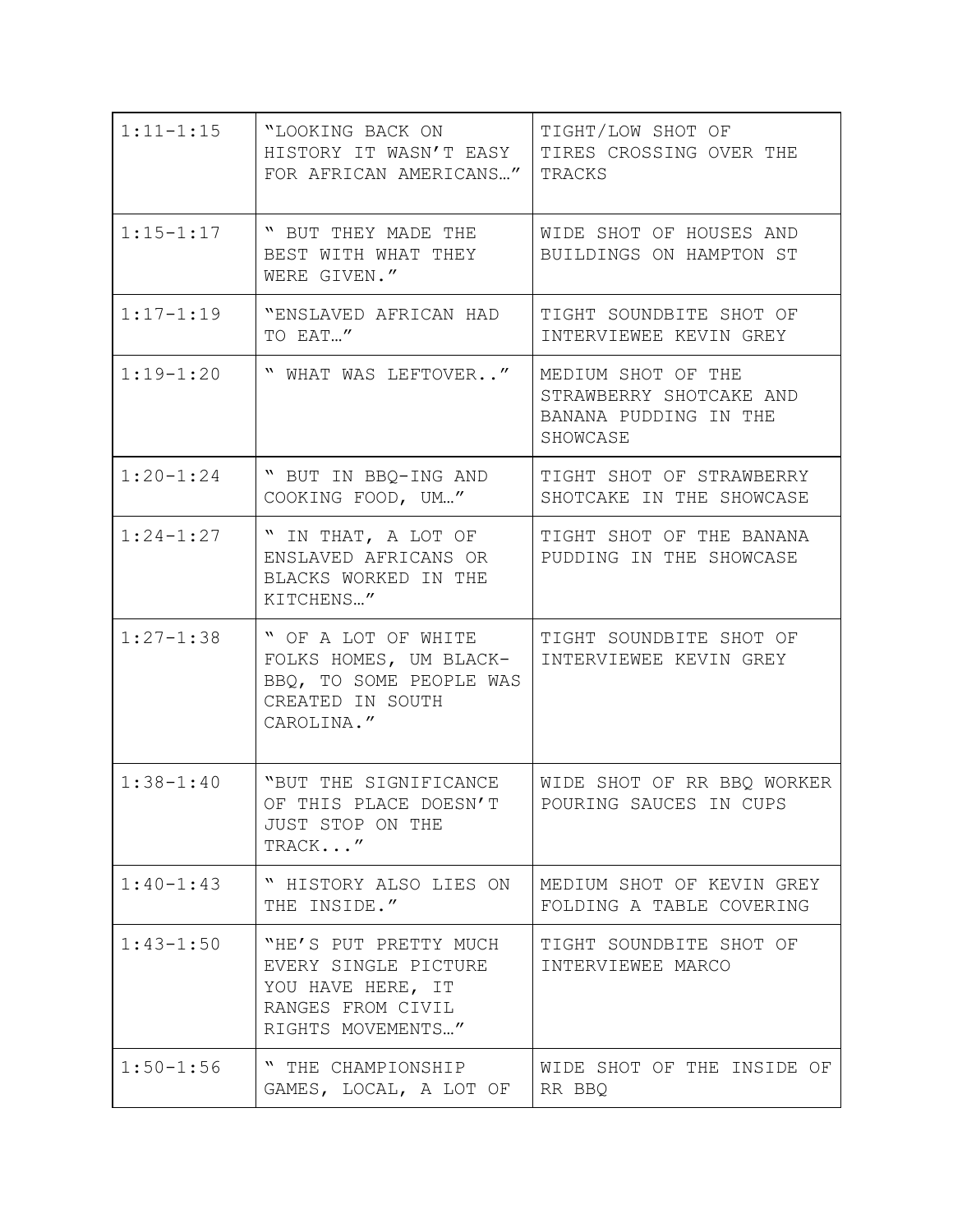|               | THE''                                                                                                                                                                                                             |                                                                   |
|---------------|-------------------------------------------------------------------------------------------------------------------------------------------------------------------------------------------------------------------|-------------------------------------------------------------------|
| $1:56 - 2:00$ | " PLAYERS COME BACK AND<br>NOTICE THEIR PICTURES<br>ON THE WALL. JUST<br>AMAZING, THAT'S ONE OF<br>THE REASONS"                                                                                                   | MEDIUM SHOT OF THE FRAMED<br>PICTURES AND PICTURE ON<br>THE TABLE |
| $2:00-2:01$   | " WHY I CAME HERE."                                                                                                                                                                                               | TIGHT SOUNDBITE SHOT OF<br>INTERVIEWEE MARCO                      |
| $2:01-2:13$   | "I HAD AN ART GALLERY<br>IN THE 80S CALLED<br>TIMBUCK II AND WITH ALL<br>THE STUFF I'VE<br>COLLECTED AND I'VE GOT<br>LOTS MORE, SAID WELL<br>YOU KNOW, "LET ME SHARE<br>THIS, YA' KNOW, LET ME<br>FIGURE OUT HOW" | TIGHT SOUNDBITE SHOT OF<br>INTERVIEWEE KEVIN GREY                 |
| $2:13-2:17$   | " TO PUT THIS STUFF<br>BACK OUT TO THE<br>COMMUNITY INSTEAD OF<br>JUST GIVING IT TO A<br>MUSEUM"                                                                                                                  | MEDIUM/ ANGLED SHOT OF THE<br>ARTWORK HUNG ON THE WALL.           |
| $2:17 - 2:20$ | " OR GIVING IT TO SOME<br>ARCHIVE TO WHERE PEOPLE<br>COULDN'T SEE IT AND IT<br>WOULDN'T"                                                                                                                          | TIGHT SHOT OF THE FRAMED<br>NEWS ARTICLE                          |
| $2:20-2:24$   | " TEACH PEOPLE. IT'S<br>MEANT TO GIVE YOU "                                                                                                                                                                       | WIDE SHOT OF A GROUP OF<br>PEOPLE SITTING AND<br>CONVERSING       |
| $2:24 - 2:26$ | " A SENSE OF<br>FULFILLMENT AND A SENSE<br>OF HISTORY."                                                                                                                                                           | TIGHT SOUNDBITE SHOT OF<br>INTERVIEWEE KEVIN GREY                 |
| $2:26 - 2:30$ | "THERE'S SOMETHING<br>ABOUT THE B IN BBQ THAT<br>BRINGS DIFFERENT WALKS<br>OF LIFE TOGETHER."                                                                                                                     | MEDIUM SHOT OF RR BBQ<br>WORKER PREPARING DRINKS                  |
| $2:30-2:34$   | "BESIDES THE SMOKEY<br>FLAVOR AND VARIOUS<br>SAUCES, IT'S A "                                                                                                                                                     | MEDIUM SHOT OF THE FLAGS<br>HANGING FROM THE BUILDING             |